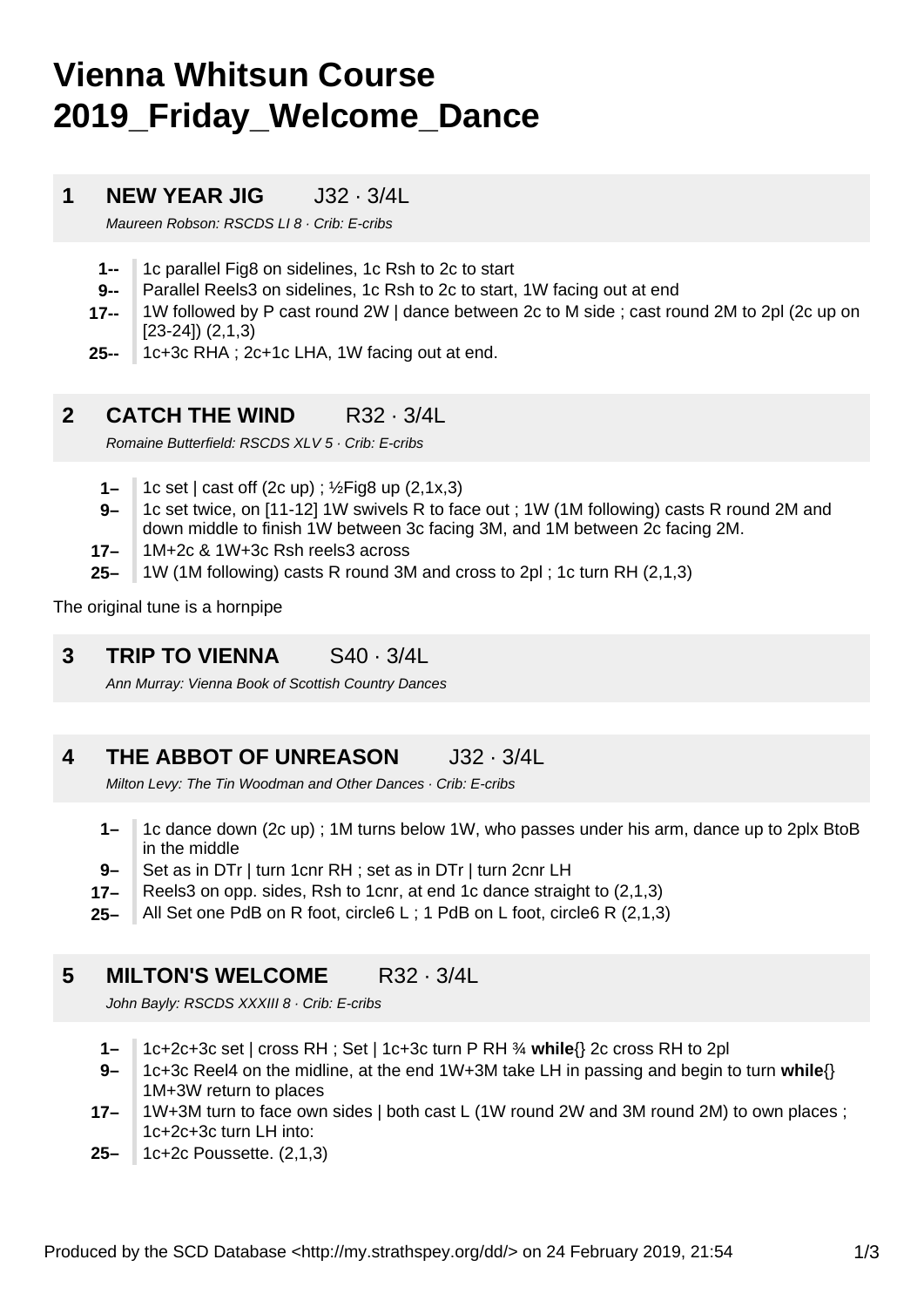### **6 GEBURTSTAG IN WIEN** S32 · 3/4L

David I Hall · Crib: E-cribs

- **1--** All set | cross RH ; Circle4 L ½ (3,2,1)
- **9--** 2c+1c The Knot (3,1,2)
- **17--** 3C S&Link ; all set in lines3 across | 2c & 3c set **as** 1c Petronella Turn to 2pl (2,1,3)
- **25--** 2c+1c Poussette

#### **7 PELORUS JACK** J32 · 3/4L

Barry Skelton: RSCDS XLI 1 · Crib: E-cribs

- **1–** 1c cross RH, cast (2c up) ; 1c+3c RHA, finish 1M facing 1cnr, 1W behind him
- **9–** 1c in tandem +1cnrs ½ diagonal Reel3, Rsh to 3W (1M & 1W loop R singly for lead change, so 1W now leads P) ; ½ diagonal Reel3, Rsh to 2W (+ lead change)
- **17–** Continue pattern twice
- **25–** 2c+1c LHA ; 1c turn LH ½ | all set (2,1,3)

#### **8 PROGRAMME ITEM – Interval**

**9 J. B. MILNE** R32 · 3/4L

Hugh Foss: Angus Fitchet Scottish Dance Album · Crib: E-cribs

- **1–** 1M+2W set advancing and turn RH ; 1W+2M repeat
- **9–** 1c set advancing | turn BH and open upwards ; cast off one (2c up), Petronella Turn to: 1M between 3c and 1W between 2c
- **17–** 1c set, turn ¾ RH, set, turn ¾ RH, **while**{8} 2c+3c pass RH on the sides, set, cross RH, set
- **25–** 1c set, pass RH, cast R into 2pl, **while**{6} 2c+3c pass RH on the sides, set ; cross RH | all set.  $(2,1,3)$

In 17-32, the corners traditionally set one bar to the person you just passed, then one bar to the next person to pass. In a variant for [19-24] 1c turns BH in PdB.

#### **10 TRIBUTE TO THE BORDERS** J32 · 3/4L

Roy Goldring: The Leaflet Dances with Music · Crib: E-cribs

- **1–** 1c cross RH | cast (2c up) ; turn 1¼ RH to promhold facing M side
- **9–** 1c Rsh ½Reel3 with 2M+3M ; Rsh ½Reel3 with 3W+2W, 1c finish in centre facing 3W (now in 1W pl)
- **17–** 1c set to 3W pulling Rsh back | set to 2W ; set to 2M | 1c set to 3M **while**{2} 3c+2c set advancing into
- **25–** 3c+1c+2c Allemande